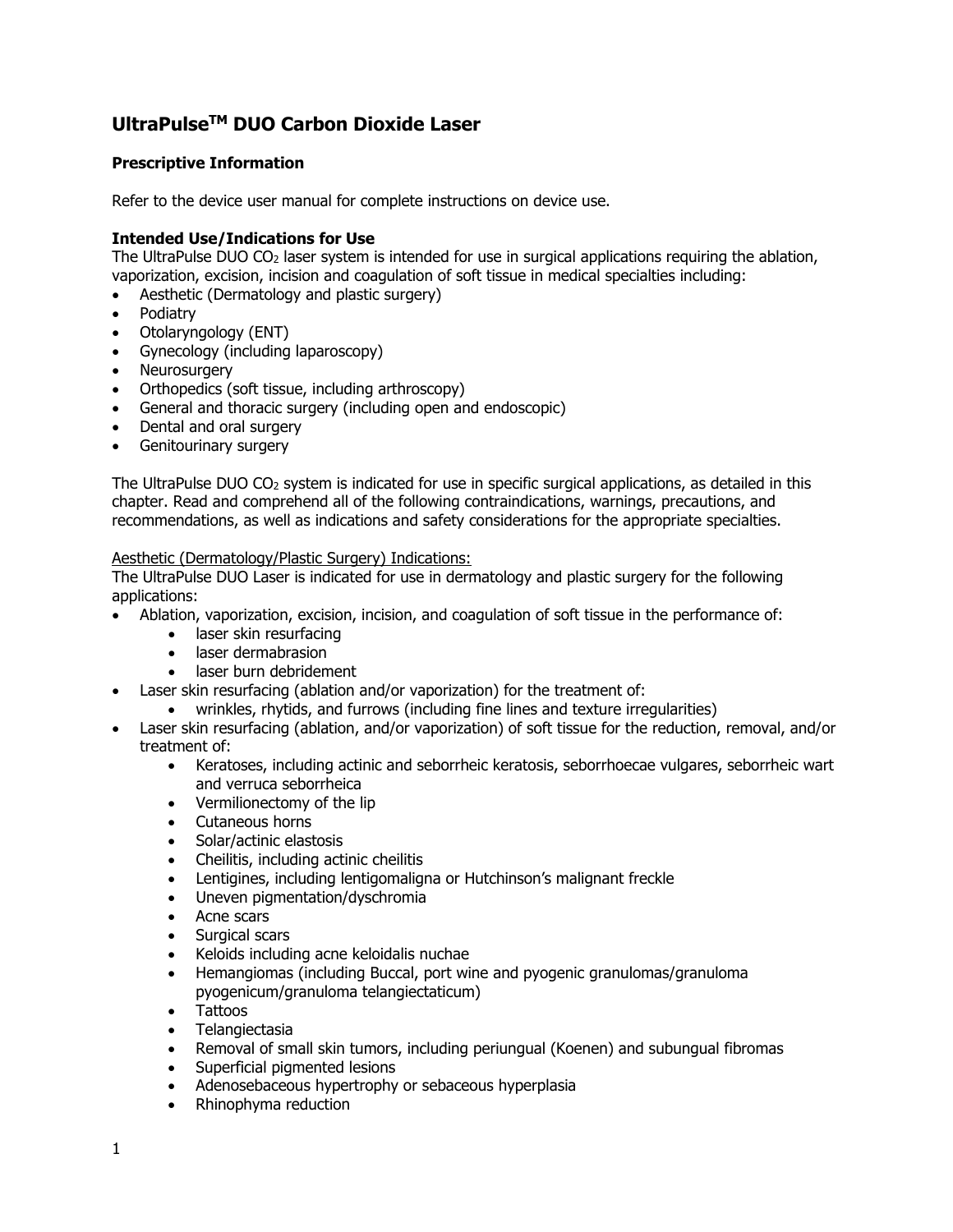- Cutaneous papilloma (skin tags)
- Milia
- Debridement of eczematous or infected skin
- Basal and squamous cell carcinoma, including keratoacanthomas, Bowen's disease (Erythroplasia of Queyrat), and Bowenoid Papulosis (BP) lesions
- Nevi, including spider, epidermal and protruding
- Neurofibromas
- Laser de-epithelialization
- Trichoepithelioma
- Xanthelasma palpebrarum
- Syringoma
- Laser ablation, vaporization, and/or excision for complete and partial nail matrixectomy
- Vaporization/coagulation of:
	- Benign/malignant vascular/avascular skin lesions
	- Mohs surgery
	- Lipectomy
	- Verrucae and seborrhoecae vulgares, including paronychial, periungual, and subungual warts
- Laser incision and/or excision of soft tissue for the performance of upper and lower eyelid blepharoplasty
- Laser incision and/or excision of soft tissue for the creation of recipient sites for hair transplantation

## Podiatry Indications:

The UltraPulse DUO laser is indicated for use in podiatry for the following applications:

- Laser ablation, vaporization and/or excision of soft tissue for the reduction, removal, and/or treatment of:
	- Verrucae vulgares/plantar (warts), including paronychial, periungual, and subungual warts
	- Porokeratoma ablation
	- Ingrown nail treatment
	- Neuromas/fibromas, including Morton's neuroma
	- Debridement of ulcer
- Other soft tissue lesions
	- Laser ablation, vaporization, and/or excision for complete and partial (nail) matrixectomy

# ENT Indications

The UltraPulse DUO laser is indicated for laser incision, excision, ablation, and/or vaporization of soft tissue in otolaryngology for the treatment of:

- Choanal atresia
- Leukoplakia, including oral, larynx, uvula, palatal, and upper lateral pharyngeal tissue
- Nasal obstruction
- Adult and juvenile papillomatosis polyps
- Polypectomy of nose and nasal passages.
- Lymphangioma removal
- Removal of vocal cord/fold nodules, polyps and cysts
- Removal of recurrent papillomas in the oral cavity, nasal cavity, larynx, pharynx and trachea, including the uvula, palatal, upper lateral pharyngeal tissue, tongue and vocal cords
- Laser/tumor surgery in the larynx, pharynx, nasal, ear and oral structures and tissue
- Zenker's diverticulum/ pharyngoesophageal diverticulum [endoscopic laser-assisted esophagodivertuculostomy(ELAED)]
- Stenosis, including subglottic stenosis
- Tonsillectomy (including tonsillar cryptolysis and neoplasma) and tonsil ablation/tonsillotomy
- Pulmonary bronchial and tracheal lesion removal
- Benign and malignant nodules, tumors and fibromas (larynx, pharynx, trachea, tracheobronchial/endobronchial)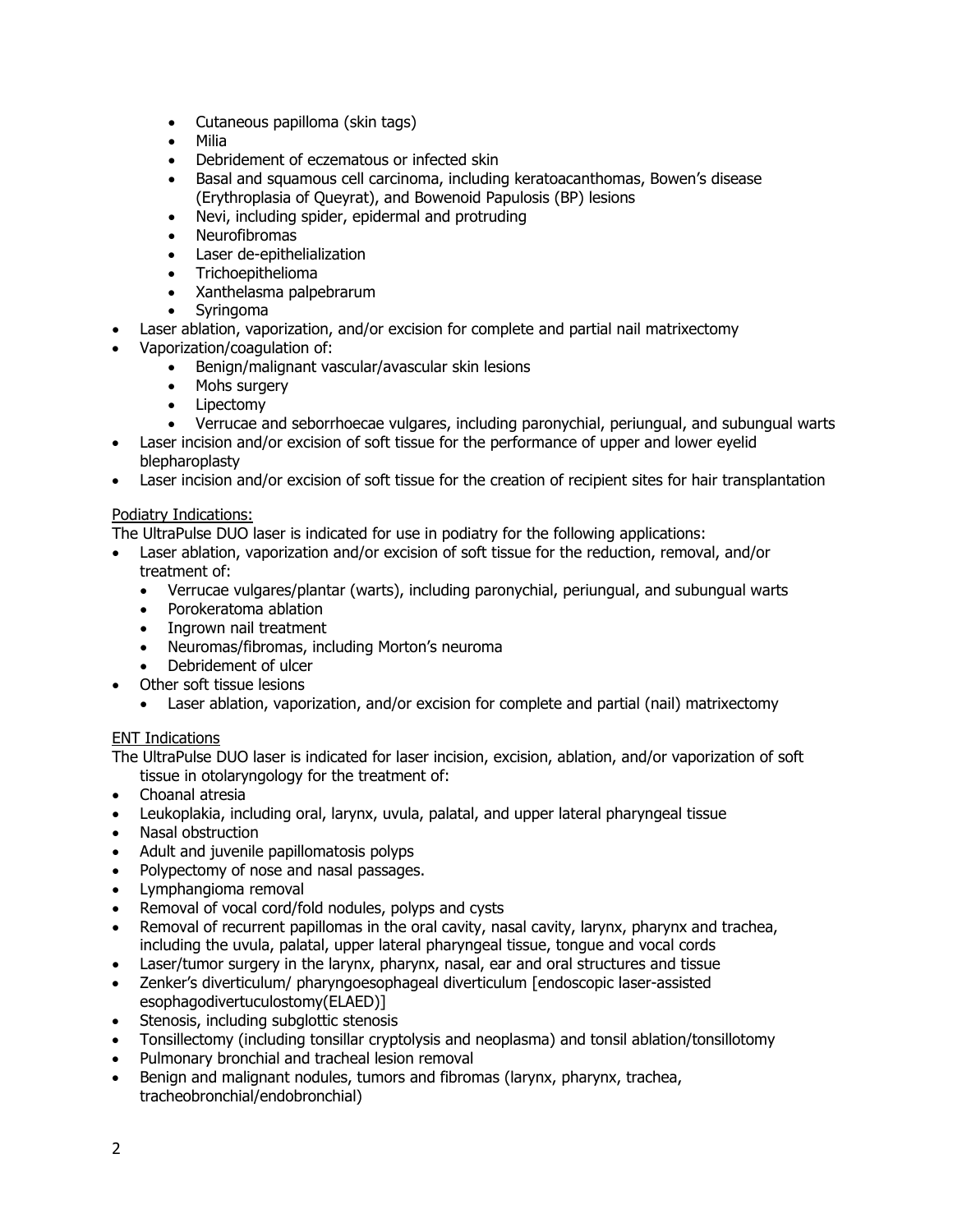- Benign and malignant lesions and fibromas (nose and nasal passages)
- Benign and malignant tumors and fibromas (oral)
- Acoustic neuroma in the ear
- Superficial lesions of the ear, including chondrodermatitis nodularis chronica helicis/Winkler's disease.
- Telangiectasia/hemangioma of larynx, pharynx, and trachea (includes uvula, palatal, or upper lateral pharyngeal tissue)
- Cordectomy, cordotomy (for the treatment of vocal fold paralysis/vocal fold motion impairment), and cordal lesions of larynx, pharynx, and trachea
- Myringotomy/tympanostomy (tympanic membrane fenestration)
- Uvulopalatoplasty (LAUP, laser UPPP)
- Turbinectomy and turbinate reduction/ablation
- Septal spur ablation/reduction and septoplasty
- Partial glossectomy
- Tumor resection of oral, subfacial and neck tissues
- Rhinophyma
- Verrucae vulgaris (warts)
- Gingivoplasty/gingivectomy

#### Gynecology and GYN Laparoscopy Indications

The UltraPulse DUO laser is indicated for use in gynecology for the following applications:

- Laser incision, excision, ablation and/or vaporization of soft tissue in gynecology for the treatment of:
	- Conization of the cervix, including cervical intraepithelial neoplasia (CIN), and vulvar and vaginal intraepithelial neoplasia (VIN, VAIN).
	- Condyloma acuminata, including cervical, genital, vulvar, perineal, and Bowenoid papulosa (BP) lesions
	- Leukoplakia (vulvar dystrophies)
	- Incision and drainage (I&D) of Bartholin's and Nabothian cysts
	- Herpes vaporization
	- Urethral caruncle vaporization
	- Cervical dysplasia
	- Benign and malignant tumors
	- Hemangiomas
- Vaporization, incision, excision, ablation, or photocoagulation of soft tissue in endoscopic and laparoscopic surgery, including gynecological laparoscopy, for the treatment of:
	- Endometrial lesions, including ablation of endometriosis
	- Excision/lysis of adhesions
	- Salpingostomy
	- Oophorectomy
	- Fimbrioplasty
	- Metroplasty
	- Microsurgery (tubal)
	- Uterine myomas and fibroids
	- Ovarian fibromas and follicle cysts
	- Uterosacral ligament ablation
	- Hysterectomy

#### Neurosurgery Indications

The UltraPulse DUO laser is indicated for incision, excision and/or vaporization of soft tissue in neurosurgery for the treatment of the following indications:

- Cranial
	- Posterior fossa tumors
	- Peripheral neurectomy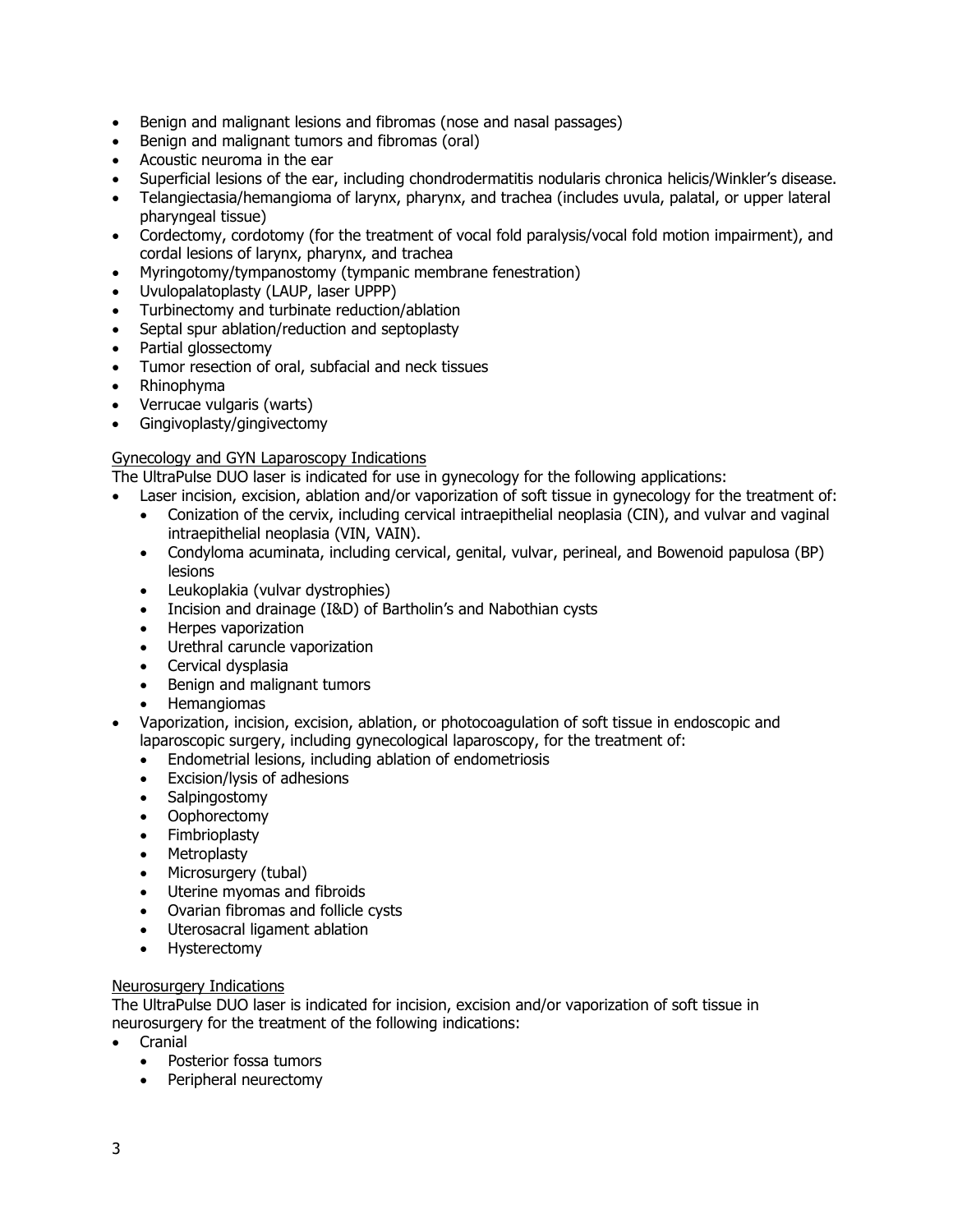- Benign and malignant tumors and cysts, for example, gliomas, meningiomas (including basal tumors), acoustic neuromas, lipomas, and large tumors
- Arteriovenous malformation
- Pituitary gland tumors (transsphenoidal approach)
- Spinal Cord
	- Incision/excision and vaporization of benign and malignant tumors and cysts
	- Intra-and extradural lesions
	- Laminectomy/laminotomy/microdiscectomy

#### Orthopedic Indications

The UltraPulse DUO laser is indicated for incision, excision and vaporization of soft tissue in orthopedic surgery. Applications include the following:

- Arthroscopy
- Meniscectomy
- Chondromalacia
- Chondroplasty
- Ligament release (lateral and other)
- Excision of plica
- Partial synovectomy
- General
	- Debridement of traumatic wounds
	- Debridement of decubitus and diabetic ulcers
	- Microsurgery
	- Artificial joint revision
	- PMMA removal

#### General and Thoracic Surgery Indications

The UltraPulse DUO laser is indicated for incision, excision, and vaporization of soft tissue in general and thoracic surgery, including endoscopic and open procedures. Applications include the following:

- Debridement of decubitus ulcers, stasis, diabetic, and other ulcers
- Mastectomy
- Debridement of burns.
- Rectal and anal hemorrhoidectomy
- Breast biopsy
- Reduction mammoplasty
- Cytoreduction for metastatic disease
- Laparotomy and laparoscopic applications
- Mediastinal and thoracic lesions and abnormalities
- Skin tag vaporization
- Atheroma
- Cysts, including sebaceous cysts, pilar cysts, and mucous cysts of the lips
- Pilonidal cyst removal and repair
- Abscesses
- Other soft tissue applications

#### Dental and Oral Surgery Indications

The UltraPulse DUO laser is indicated for incision, excision, and vaporization of soft tissue in dentistry and oral surgery. Applications include the following:

- Gingivectomy/removal of hyperplasias
- Gingivoplasty
- Incisional and excisional biopsy
- Treatment of ulcerous lesions, including aphthous ulcers
- Incision of infection when used with antibiotic therapy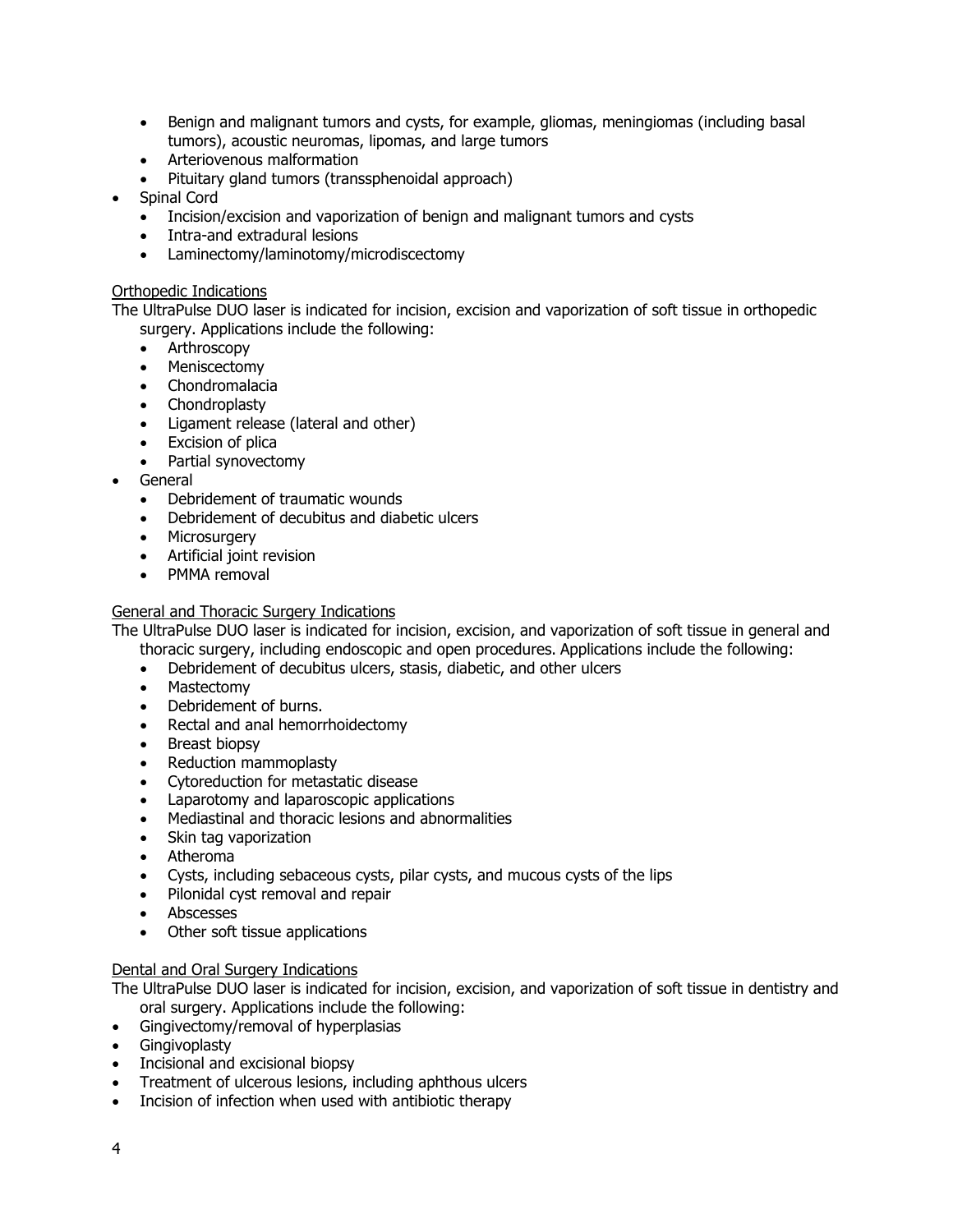- Frenectomy (frenum release)
- Excision and ablation of benign and malignant lesions
- Homeostasis
- Operculectomy
- Crown lengthening
- Removal of soft tissue, cysts, and tumors
- Oral cavity tumors and hemangiomas
- Abscesses
- Extraction site hemostasis
- Salivary gland pathologies
- Preprosthetic gum preparation
- Leukoplakia
- Partial glossectomy
- Periodontal gum resection

#### Genitourinary Indications

The UltraPulse DUO laser is indicated for incision, excision, and vaporization of soft tissue in genitourinary procedures. Applications include the following:

- Benign and malignant lesions of external genitalia
- Condyloma
- Phimosis
- Erythroplasia

## **Contraindications**

- Do not use the UltraPulse DUO on hard tissues, such as bone or teeth.
- Do not use the UltraPulse DUO for cutting or ablating dense, healthy bone or bone marrow (for example, hard palate and mandible).
- Do not use the UltraPulse DUO on vessels greater than 0.5 mm in diameter, as hemostasis may not be effective and ensure the immediate availability of other surgical instruments for coagulation (i.e., electrocautery, graspers, sutures, etc.) to control hemostasis is strongly recommended.
- Do not use the UltraPulse DUO where a clinical procedure is precluded by anesthesia requirements, site access, or other general operative considerations.

#### Aesthetic (Dermatology/Plastic Surgery) Contraindications:

Patients should not be considered for laser skin resurfacing procedures if they:

- Have taken isotretinoin (e.g. Accutane®) within the past 12 months
- Have a history of keloid formation
- Have a history of poor wound healing
- Demonstrate excessive or unusually prolonged erythema, hyperpigmentation, or hypopigmentation upon laser test patching

#### ENT Contraindications

- LAUP for palatal snoring is contraindicated without demonstrated obstruction by uvulopalatal tissue.
- LAUP for palatal snoring is contraindicated in pediatric patients (less than 16 years) because the upper airway is not fully developed.
- When used as the only form of treatment for palatal snoring, LAUP may not be effective in obese patients, patients with severe tonsillar hyperplasia, patients with macroglossia or patients with disproportionably short necks. Therefore the physician is advised to consult current relevant published medical information.

#### Gynecology and GYN Laparoscopy Contraindications

The UltraPulse DUO is contraindicated for patients who are not candidates for general surgery, where local or spinal epidural anesthesia is inappropriate.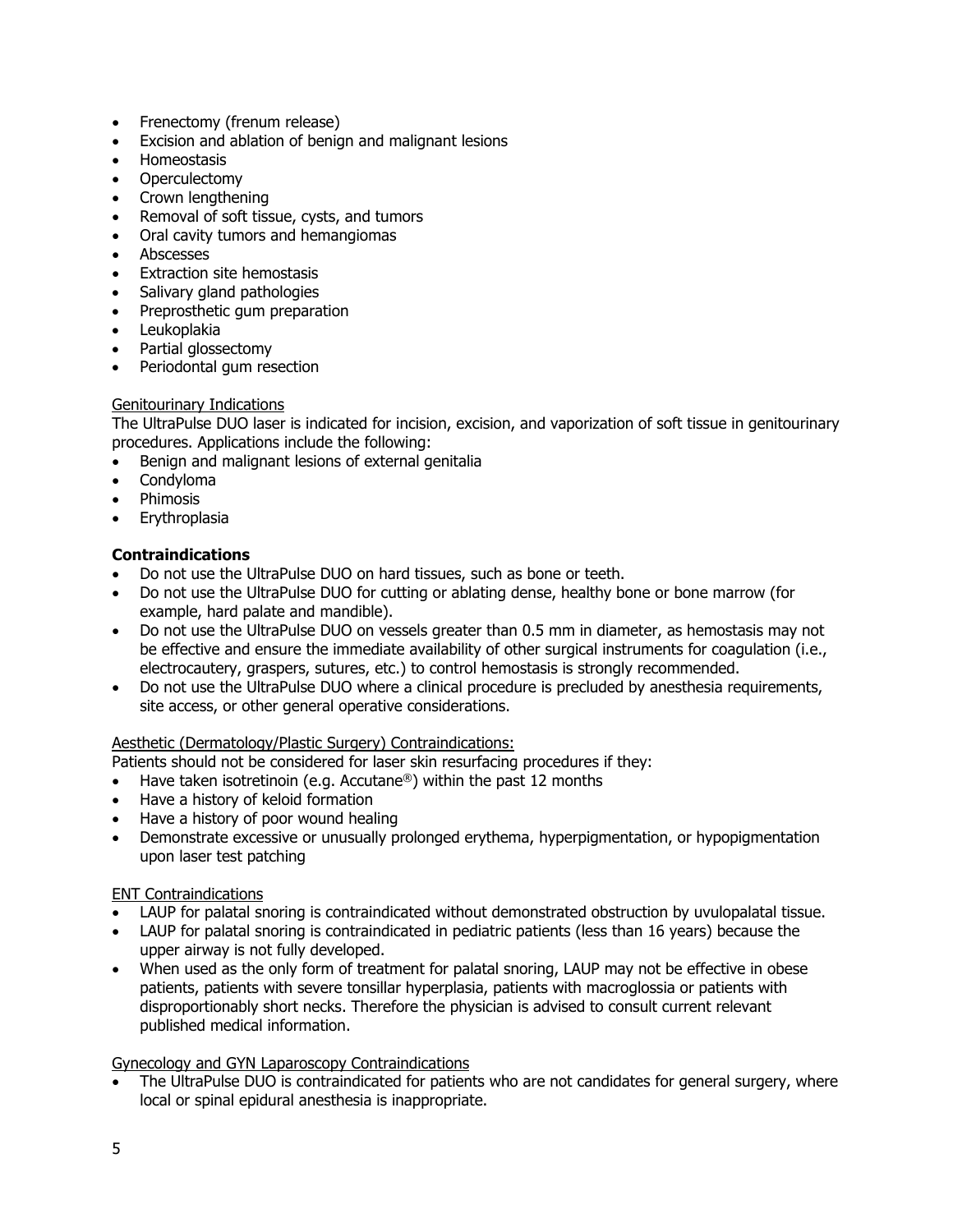- The UltraPulse DUO is contraindicated for laparoscopic applications where laparoscopy is contraindicated.
- The UltraPulse DUO is contraindicated for uterus laparoscopy or hysteroscopy surgery for pregnant women.

#### Neurosurgery Contraindications

Do not use the laser on tumors that are inoperable or inaccessible with the laser beam.

#### Dental and Oral Surgery Contraindications

The UltraPulse DUO is contraindicated for hard tissue such as bone or teeth

# **Warnings and Precautions**

General Laser Warnings and Precautions

- Lumenis medical lasers and laser delivery systems are intended solely for physicians trained in the use of these instruments. No one should use the UltraPulse DUO, or any other medical laser, without specific training in both medical laser use and laser safety.
- Laser surgical procedures should be performed only by individuals adequately trained in laser surgery and clinical use of  $CO<sub>2</sub>$  lasers.
- Do not attempt to open or disassemble the system's cover. Opening the covers exposes personnel to high voltage components, the laser resonator and possibly laser radiation. Only Lumenis authorized technical personal are qualified to service the interior of the system.
- Do not modify the device without explicit approval by the manufacturer. Unauthorized modifications of the device may lead to a serious adverse event, injury or death.
- Using the device after it has been resold and before it has been inspected is a misuse of the device and may result in injuries.
- Read the manual carefully. Use of controls or adjustments, or performance of procedures other than those specified herein may result in hazardous laser radiation exposure.
- All personnel in the treatment room, including patients, must wear protective eyewear when the  $CO<sub>2</sub>$ laser is in use.
- Never look directly into any optical lens, scanner, handpiece, probe, laser articulated arm, fiber or laser system aperture while the laser is energized. Severe eye or skin damage could occur. Turn OFF the laser before inspecting any delivery system or laser components.
- Always verify that all connections between the laser and delivery accessories are properly connected and secure. Stray energy could emit due to an improper connection. Severe eye or tissue damage could occur.
- Never substitute appropriate laser safety eyewear with prescription eyewear for the appropriate laser safety eyewear. Prescription eyewear can concentrate the laser light to the eye and/or can be shattered by a high power density beam, possibly causing severe eye damage.
- For periorbital treatment, always protect the patient with dulled, metal eye shields, as severe and irreversible eye damage and scarring may occur from direct or indirect exposure to the treatment beam.
- Place a warning sign warning personnel that the laser is in use before they enter the controlled area. To protect passers-by, keep the door closed while the laser is in operation. In addition, appropriate protective eyewear may be placed outside the room for personnel who may enter the treatment room.
- Only Lumenis certified service technicians may open the console covers. Opening the covers will expose personnel to high voltage components, the laser resonator and possible laser radiation.
- Do not place fluid-filled containers on top of the laser console or allow fluid of any kind to leak into the laser console.
- Perform the necessary routine inspections and maintenance procedures on your laser, per Lumenis recommendations and institutional standards.
- Grasp the plug to remove it from the electrical outlet; do not pull the cable.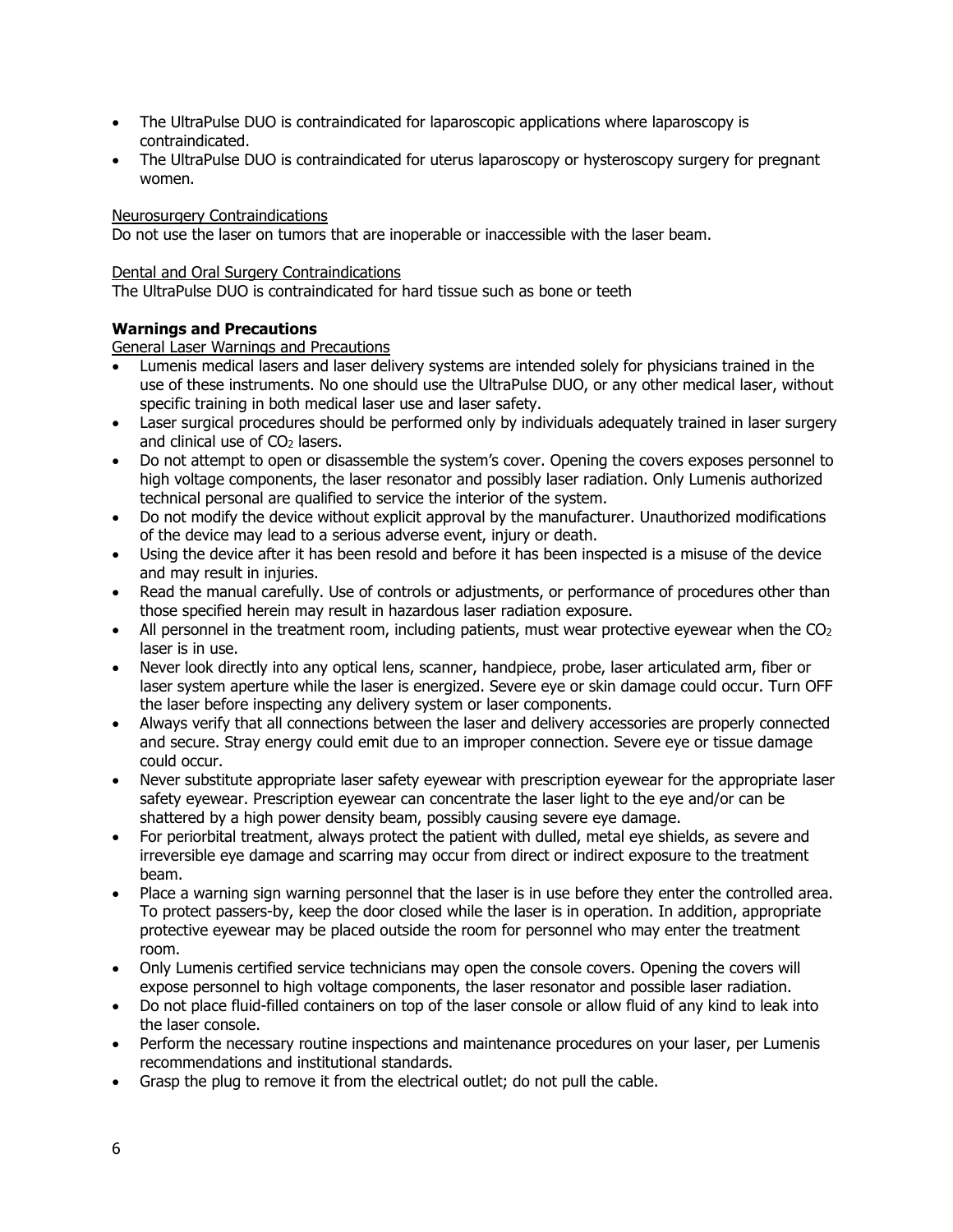- To avoid risk of electric shock, this equipment must only be connected to the supply main switch protective earth.
- Avoid using the equipment adjacent to or stacked with other equipment.
- Using accessories and cables other than those specified or provided by manufacturer may result in increased electromagnetic emission or decreased immunity.
- Potable RF communications equipment should be no closer than 30cm to any part of the equipment.
- Do not use this device in the presence of flammables or explosives, such as volatile anesthetics, alcohol, volatile surgical preparation solutions, and similar substances. An explosion and/or fire could occur.
- The CO<sub>2</sub> laser beam can ignite most non-metallic materials. Use fire-retardant drapes and gowns. Avoid the use of unnecessary flammable instruments and other flammable items.
- Wet towels or gauze sponges can protect the area around the target site. These protective towels and sponges may cause a potential fire hazard if allowed to dry.
- Never use oxygen as a purge gas. When used with lasers, combustible gases, such as oxygen, increase the potential fire hazard, and may cause patient injury.
- When procedures are performed in the perianal area, the flammability of methane gas must be considered. Moistened sponges should be inserted into the rectum.
- Laser treatment of adipose tissue may cause cellular fat to liquefy and accumulate into lipid pools. Pooled lipids are flammable and can be ignited by laser radiation, resulting in fire and potential patient injury.
- During airway laser procedures, oxygen concentrations should be as low as clinically permissible. Anesthetic gases should be least-supportive of combustion and use of laser-safe tracheal tubes is advised.
- When choosing endotracheal tubes consider the complications that may result from by-products of tube combustion. The endotracheal tube can be further protected by placement of wet sponges to absorb accidental or stray laser energy. Ensure that the sponges do not dry, as this increases potential fire hazard.
- When choosing endotracheal tubes, consider the complications that may result from by-products of tube combustion. Use endotracheal tubes that are least hazardous to the patient. Laser-resistant, cuffed, and flexible stainless steel endotracheal tubes are commercially available. Red rubber or silicone endotracheal tubes with FDA-approved, laser-resistant wrapping can also be used.
- Laser plume may contain viable tissue particulates and can obscure the operative field. The plume presents a possible biologic and pollution hazard and should be effectively evacuated. The use of smoke evacuators is recommended.
- When using the articulated arm, always verify that the diode laser aiming beam and the CO2laser treatment beam are aligned. If the beams are not aligned, do not use the laser until the problem is corrected by a Lumenis-authorized service representative.
- When using the fiber and treatment is paused, cover the tip of the fiber with a moist sponge when you lay it down or place the fiber handpiece in its dedicated support arm to prevent injury in case of inadvertent lasing.
- Never operate the laser unless the red aiming beam is directed at the targeted lesion or structure and there is a clear view of the treatment site.
- When using the fiber, never operate the laser unless the fiber tip is in good condition and it is in full view.
- Never place hands or objects in the direct path of the laser beam. Severe burns could occur.
- Except during actual treatment, the laser must always be in Standby mode. Maintaining the laser in Standby mode prevents accidental laser exposure if the footswitch is inadvertently pressed.
- Only the person directing the aim of the laser beam should have access to the laser footswitch. Use caution pressing the laser footswitch when it is in proximity to footswitches for other equipment. Verify the footswitch pressed is the correct one in order to avoid accidental laser exposure.
- Never discharge the laser without a target to absorb it and without consideration given to what lies behind the target. Place energy absorbing material behind the target tissue when aiming the laser at an oblique target.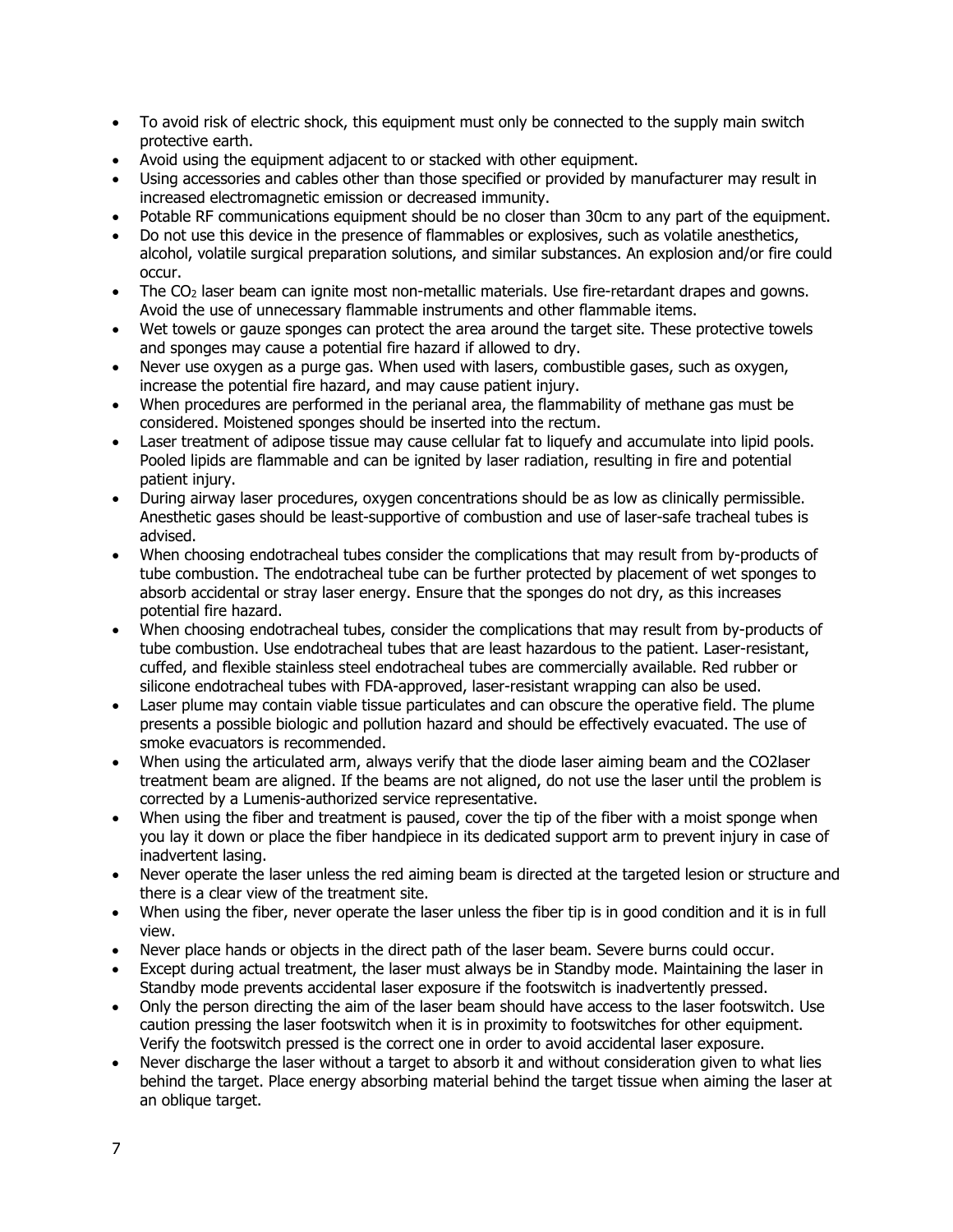- Patient or clinicians may be burned by diffuse reflections from instruments and other surfaces. Mirrors should not be present in the laser treatment room and reflective items such as reflective jewelry should be avoided. Metal surgical instruments, such as tongue depressors or laser backstops, must be anodized or ebonized matte-finished to avoid laser reflection, so as not to deflect the beam to a non-target tissue.
- The tip of some accessories or backstops used may become hot during lasing and may cause tissue damage to either the clinicians or patient on contact. After lasing has stopped, allow the tip to cool before touching it.
- CO2 laser energy can be reflected of smooth metallic surfaces. During the procedure, if a clinician makes a change to a delivery system that results in a different spot size, the clinician must remember that the energy or power density may change accordingly.
- Unintended tissue damage can occur due to incorrect energy, repetition rate, exposure duration, or power application. The lowest energy, repetition rate, exposure duration, and power settings that are effective for the intended application should be used until familiarity with the instrument's capabilities is achieved. Extreme caution should be employed until you understand the biological interaction between the laser energy and tissue.
- Incision/excision ideally should be performed with small laser spot sizes and appropriate power/energy densities. At the highest power densities, avoid prolonged exposure to limit depth of incision and thermal spread.
- Tissue variability may result in different laser-tissue interaction. During operation, clinicians should carefully observe the procedural results, and amend laser settings according to the desired effect for the targeted area in each specific patient.
- To prevent damage to the system, the external source pressure must never exceed 60 psi.
- Beam alignment checks are extremely important for the safe operation of your laser equipment. If aiming and treatment beams are not coincident do not operate the laser or delivery system; call your local Lumenis representative. Misalignment of aiming and treatment beams may result in laser exposure to non-target tissues and possible injury. Use caution when performing the laser beam alignment check: follow the procedure as described in this manual. Take care to ensure that the beam alignment procedure is performed when the patient, operating room personnel and flammable materials are not in the beam path.
- In Canada this instrument must be installed and operated according to CAN/CSA-Z386-14: Laser Safety in Health Care Facilities.
- Never use the articulated armor wave quide to move the laser. Moving the laser by the articulated arm may cause irreparable damage.
- Use care when rolling the console in tight spaces and over uneven surfaces and slopes. Any large shock to the system can cause damage to the system, including beam misalignment and/or someone can be injured.
- Once the console is in place, verify that the wheels are locked. If the console moves unexpectedly, the system can be damaged and/or someone can be injured.
- Take appropriate steps to minimize fire hazards, including special precautions for laser surgery in the airway.
- Lasers generate a highly concentrated beam of light that may cause injury if improperly used. To protect the patient and the operating personnel, the entire laser and the appropriate delivery system operator manuals, including all Safety and Regulatory sections, should be carefully read and comprehended before operation.
- Before beginning an operative procedure, always verify that the laser aiming and treatment beams are aligned, as instructed in the delivery system operator manual. If the aiming and treatment beams are not aligned, do not use the laser until alignment is corrected by a Lumenis-certified service technician. Misalignment of aiming and treatment beams may result in laser exposure to non-target tissues and possible injury.
- Always disconnect delivery system components from the laser articulated arm before inspection. Never look directly into a delivery system while it is connected to the laser articulated arm. Never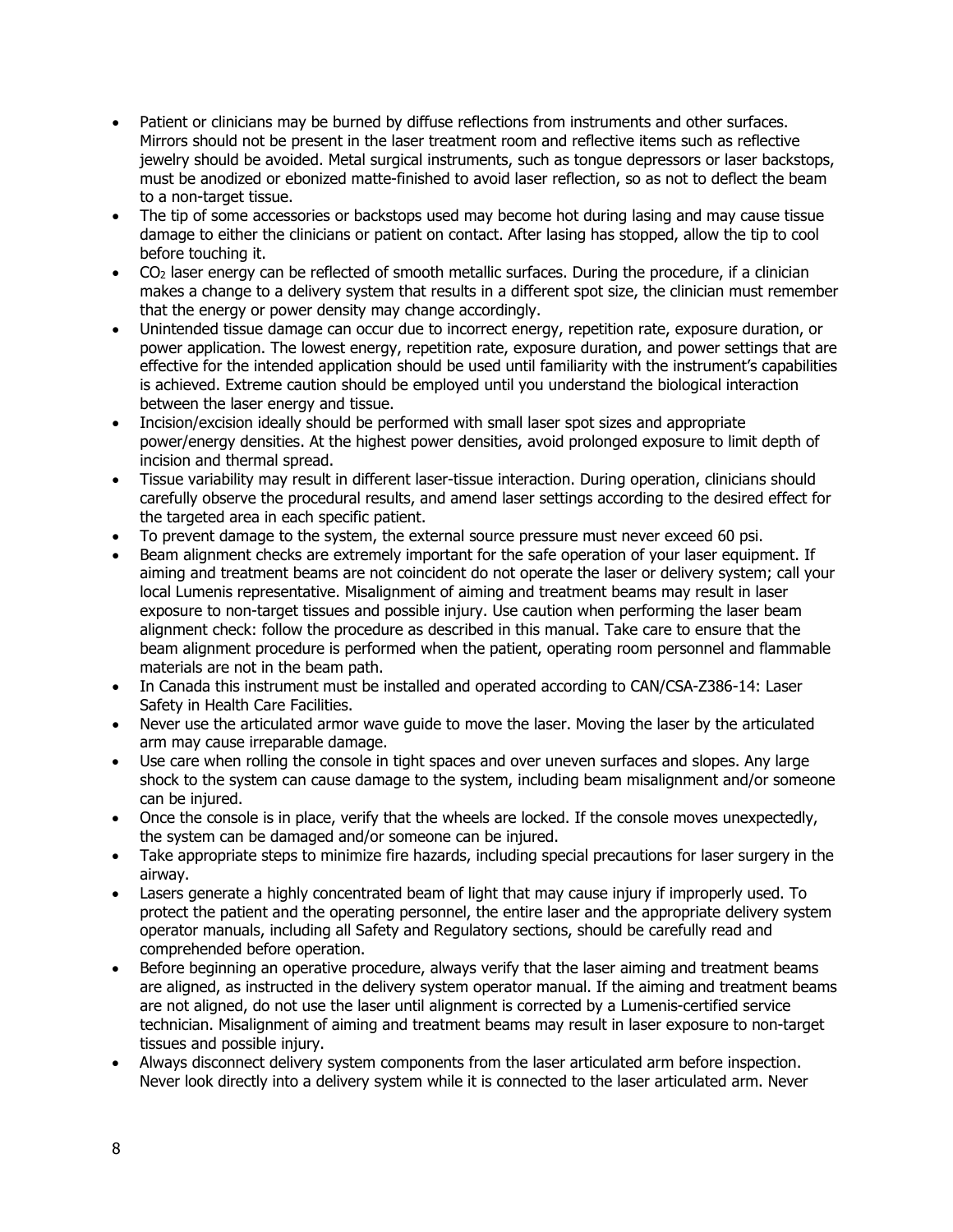look directly into the laser articulated arm while the laser is energized. Accidental laser exposure can cause severe eye damage.

- Do not touch any optical lens. Finger oils may damage the delicate coatings.
- Only use the power cable that was provided with the UltraPulse DUO system when connecting the system.
- Damaged fibers may lead to inadvertent laser radiation, therefore verify fiber integrity prior to and during treatment.
- When using an Otolase<sup>TM</sup> Fiber for Otology procedures the user is instructed to uncheck the Automatic control on air flow in Ready state.
- The UltraPulse DUO system only works with Lumenis-qualified  $CO<sub>2</sub>$  fibers. If a non-qualified fiber is connected the laser emission is blocked and a red icon appears on the control display. Any attempt to use incompatible delivery systems may result in unpredictable or unsafe laser operation.
- To prevent unintended laser discharge, always turn OFF the laser before connecting a delivery system.
- Prior to operating with the CO<sub>2</sub> Laser fibers, thoroughly read its complete Instruction for Use document (provided separately with reach fiber).
- In Otology procedures it is not recommended to use an external air flow.
- The articulated arm is a precision component; carefully handle and position the arm. Avoid arm collision with other objects or the ceiling in order to reduce risk of misalignment. An improperly oriented or misaligned articulated arm can reduce the quality or intensity of the laser beam and may result in unintended tissue effect. When the laser is not in use, the articulated arm should be stored in the articulated arm storage compartment, with the red protective in place.
- To avoid possible damage to the optical system, use only qualified, compatible Lumenis delivery systems with this laser. Use of incompatible delivery systems may result in unpredictable or unsafe laser operation and will nullify your Lumenis warranty or service contract.
- The quality of the mirrors and focusing lenses need to be inspected and cleaned if necessary. Otherwise the performance will be degraded to prevent unintended laser discharge, always turn OFF the laser before connecting a delivery system.
- To avoid potential damage to the scanner, always connect or disconnect the scanner cable while the laser system is turned OFF, or that it is in the Home Screen if turned ON.
- Prior to using the system, verify that the purge air is operational. Specifically when using the fiber, place the fiber tip in a glass of liquid and activate the purge air flow on the laser system. You should see bubbles that indicate that air is flowing properly through the fiber.
- Once the console is placed, verify that the wheels are locked. If the console moves unexpectedly, the system can be damaged and/or someone can be injured.
- Make sure to select in the graphical user interface, the same accessory that is connected to the articulated arm. Selecting a different accessory may result in unsafe laser operation and danger to the patient and staff.
- Never deliver the treatment beam to the target tissue if the aiming beam integrity has not been verified.
- Avoid eye exposure to the aiming beam.
- Fiber damage can occur when using a laser at a high-power level or at an extreme bending radius for long lasing time periods. To avoid damage to the fiber and delivery accessory, an external pressurized purge air supply must be connected to the system when working with a fiber at a power level greater than 20 watts. The external pressure must be set between 50 psi (3.45 bar) and 60 psi (4.14 bar).
- In Fiber mode when the aiming beam is in its minimum level/value/ intensity, is turned OFF. In Free Beam mode when the aiming beam is in its minimum setting it has minimal light.
- Do not attempt to open or disassemble the system's covers. Opening the covers will expose personnel to high voltage components, the laser resonator and possible laser radiation. Only Lumenis-authorized technical personnel are qualified to service the interior of the system.
- In Canada this instrument must be installed and operated according to CAN/CSA-Z386-14: Laser Safety in Health Care Facilities.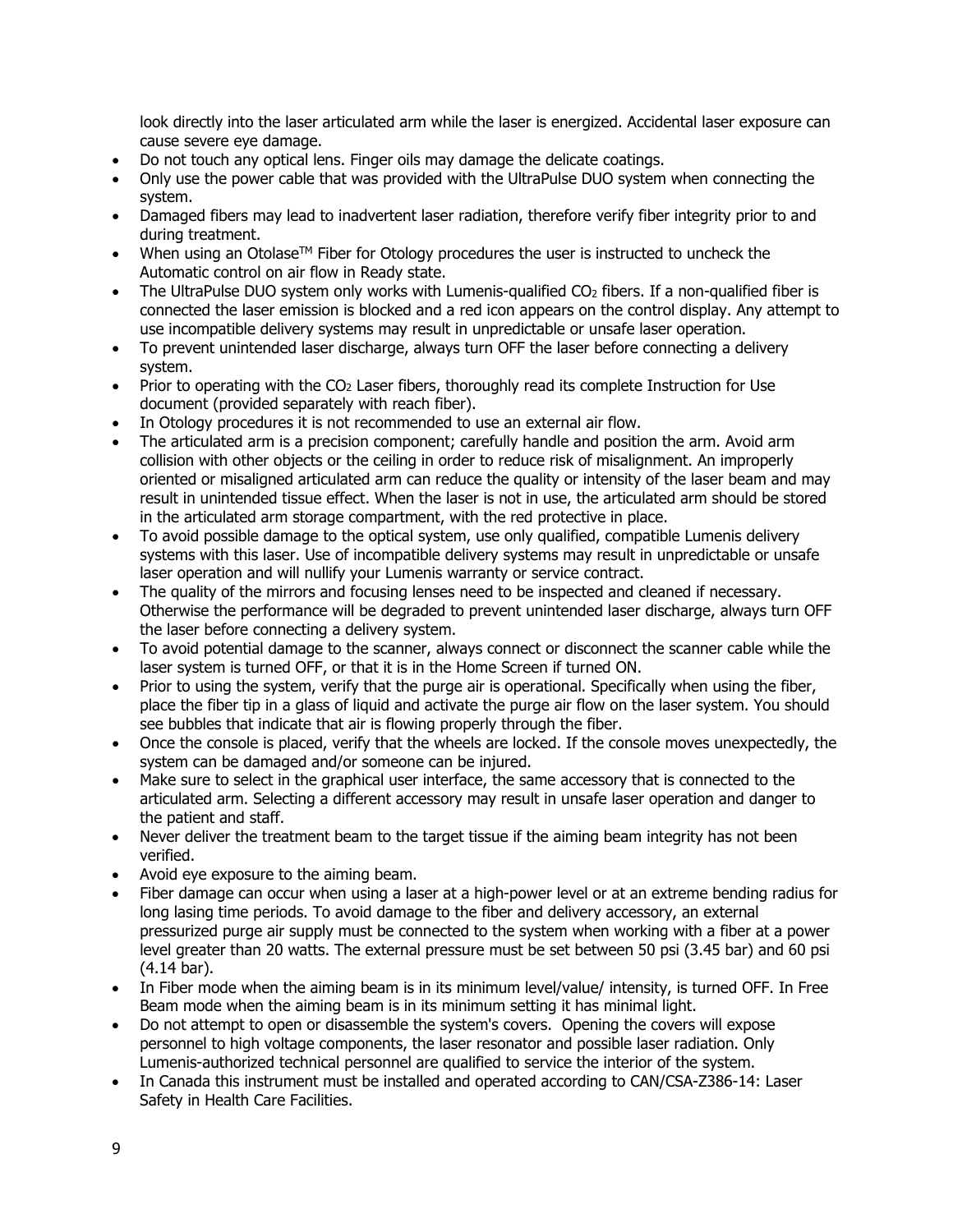- Beam alignment checks are extremely important for the safe operation of your laser equipment. If aiming and treatment beams are not coincident do not operate the laser or delivery system; call your local Lumenis representative. Misalignment of aiming and treatment beams may result in laser exposure to non-target tissues and possible injury. Use caution when performing the laser beam alignment check: follow the procedure as described in this manual. Take care to ensure that the beam alignment procedure is performed when the patient, operating room personnel and flammable materials are not in the beam path. It may be desirable to place energy-absorbing material behind a target area.
- Do not ship the system without the factory packaging materials. Doing so may result in damage to the components during shipping and void the warranty. Contact Lumenis if packaging materials or repackaging instructions are needed.
- Clean the outer surfaces of the system with alcohol only when system is turned OFF. Verify that the alcohol has evaporated prior to turning system ON.
- Do not spray or pour cleaning agents directly on the laser console or control display. This can damage the console, display and laser system electronics.
- Lack of adequate air flow can damage the fiber and/or the delivery accessory, thus creating laser radiation and/or other injury hazards to the clinicians or patient.
- Lasers generate a highly concentrated beam of light that may cause injury if improperly used. To protect the patient and the operating room personnel, the entire laser and the appropriate delivery system operator manuals, including all Safety and Regulatory sections, should be carefully read and comprehended before operation.
- There are risks of excessive thermal injury, ulceration, scarring, edema, excessive bleeding, and infection -associated with any  $CO<sub>2</sub>$  laser surgical procedure. These risks may affect the tissue's structure and functionality. Therefore appropriate use of the  $CO<sub>2</sub>$  laser, as well as appropriate preand post-surgical care should always be practiced.
- Purge gases used with CO2 delivery accessories and fibers may increase the risk of gas embolism where large, open vessels are present. Monitor all patients for gas embolism, which may occur even without the use of the laser.
- Serious tissue damage can occur as a result of incorrect energy settings when using a different accessory than the one selected in the treatment screen.

#### Dermatology and Plastic Surgery Laser Warnings and Precautions

- The incidence and duration of postoperative hyperpigmentation and postoperative pain may be higher in subjects with darker skin types (III-VI) than in subjects with lighter skin types (I-II). Therefore, careful assessment of the patient skin type and laser test patching is recommended prior to commencement of treatment. Preoperative preparation of skin such as use of sunscreen or retinoic acid may be considered to reduce the likelihood of hyperpigmentation.
- Temperature increase due to laser treatment in patients with previous history of herpes simplex virus (HSV) may increase the like hood of HSV recurrence. Assess the patient's history for HSV and take the necessary preoperative measures such as antiviral therapy to avoid HVS recurrence.
- High energy densities may result in excessive tissue vaporization. Laser test patching should be considered prior to treatment to avoid unexpected results.
- Avoid overlapping of treatment spots as this will cause increased energy density and thermal effect to the treatment area.
- To ensure proper healing of the treated area and the likelihood of hyperpigmentation, subjects should avoid unprotected exposure to sunlight. It is recommended to continue the use of sunscreen during the postoperative period.

#### ENT Warnings and Precautions

- To prevent airway fires and severe injury to the patient, protect endotracheal tubes from exposure to the CO<sub>2</sub> wavelength, or use CO<sub>2</sub> laser-resistant endotracheal tubes.
- To prevent airway fires and severe injury to the patient, do not direct the  $CO<sub>2</sub>$  laser at any tracheal tube in any oxygen-enriched environment, or any other environment that supports combustion.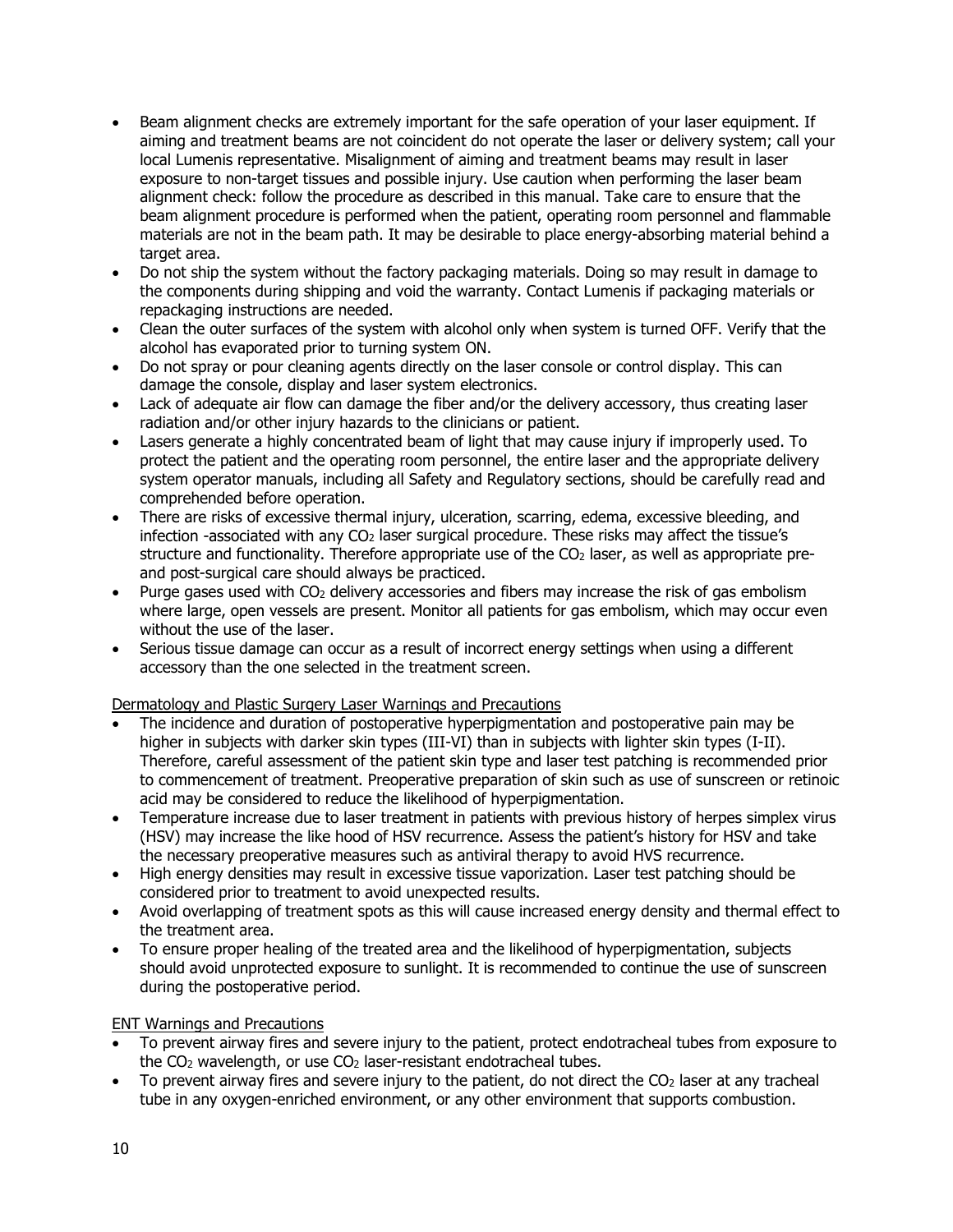- To prevent airway fires and severe injury to the patient, consideration of the type of anesthesia and ventilation are important.
- To prevent severe injury to the patient, middle ear surgery should be performed with appropriate parameters, considering acoustic and thermal effects.
- Avoid placing the tip of the nasal or laryngeal probe or fiber in direct contact with tissue to prevent reduction of purge flow and to reduce the risk of systemic gas embolism.
- Clinical studies have shown that patency time is directly related to the diameter of the laser fenestration. The average diameter used is 2.0mm. Therefore, clinical judgment and caution should be used when exceeding this diameter.
- Uncooperative pediatric patients should be appropriately restrained during office OtoLAM myringotomy/tympanostomy procedures in order to avoid unexpected movement and risk of affecting non-target tissue. Use appropriate measures to avoid unexpected movement such as local or topical anesthesia.

Gynecology and GYN Laparoscopy Warnings and Precautions

- When using a laser laparoscope, maintain an adequate flow of purge gas through the delivery accessory in order to prevent the fiber from over-heating.
- High purge flows require a specialized purge system or recirculating insufflator/ smoke evacuator to prevent over-pressurization and over-distention of the pneumoperitoneum and resultant complications.
- Ensure that the laser laparoscope is properly aligned and a clear, round aim beam is visible at all times.
- Avoid placing the tip of the fiber in direct contact with tissue to prevent reduction of purge flow and to reduce the risk of systemic gas embolism.

Neurosurgery Warnings and Precautions

- Purge air used with CO<sub>2</sub> delivery accessories and fibers may increase the risk of gas embolism where large, open vessels are present. Monitor all patients for gas embolism, which may occur even without the use of the laser.
- Using the laser to open the dura causes shrinkage that may make closure difficult or impossible.

Orthopedic Warnings and Precautions

- When performing arthroscopic surgery with fibers where purge air is required, control the purge air with a tourniquet to prevent pressurization of an enclosed space (for example, shoulder), which can result in gas embolism or systemic subcutaneous emphysema.
- Residual carbon by-products of tissue vaporization are believed to increase the risk of postoperative synovitis and other complications. Mechanically scrape observed char from lased tissue surfaces following use of the laser.

Dental and Oral Surgery Warnings and Precautions

• While directing the laser beam near the tooth, shield the tooth from laser energy using either nonreflecting material or an instrument inserted between the tooth and gum, being careful to prevent laser reflection.

# **Adverse Events/Complications/Expected Sequelae**

General Dermatology and Plastic Surgery Adverse Events/Complications/Expected Sequelae Complications include:

- Scarring
- Ulceration Persistent edema
- **Infection**
- Persistent erythema

Expected Sequelae include:

• Erythema that resolves over time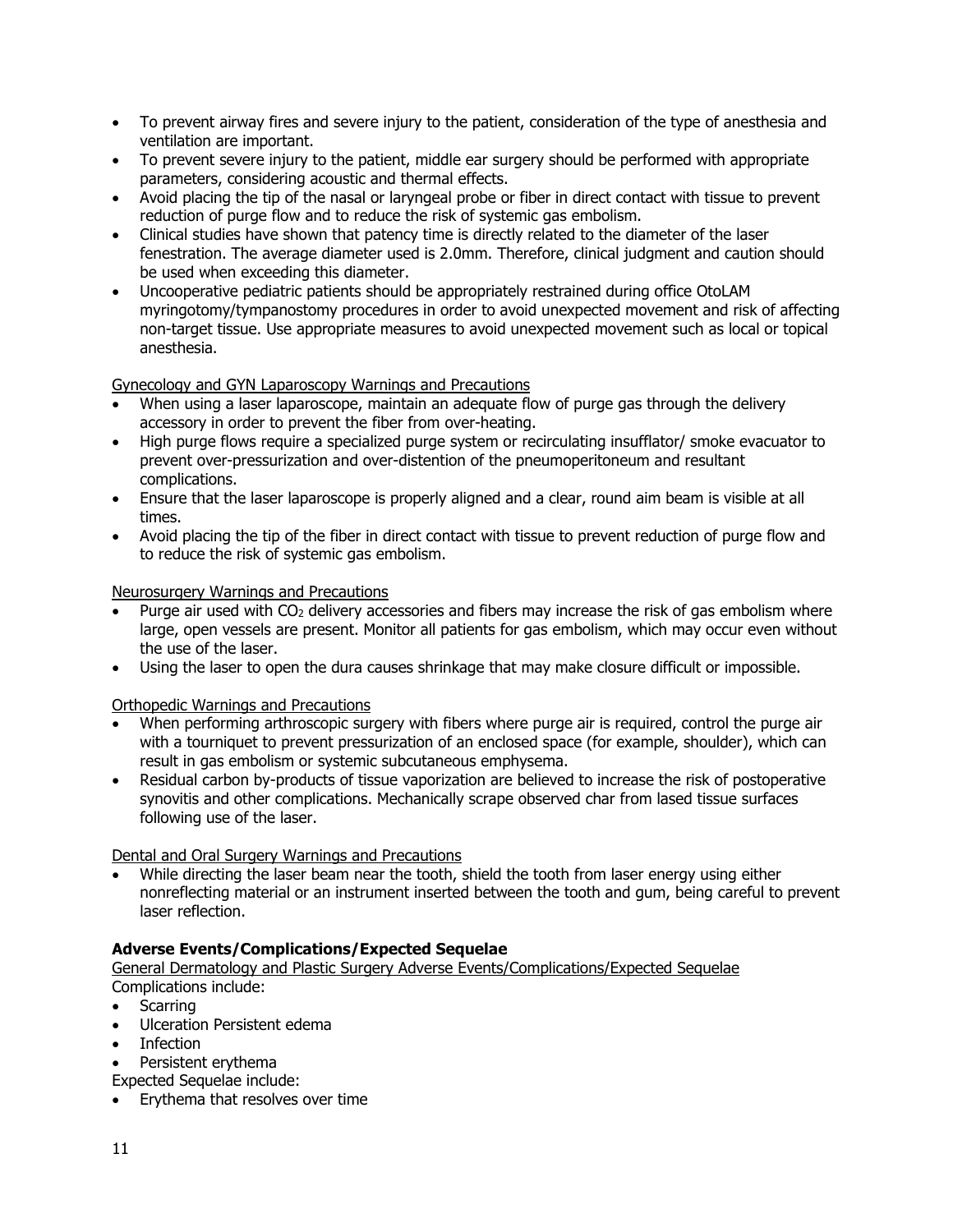• Swelling/edema that resolves over time

In addition to these general complications and sequelae, note the following procedure-specific complications and sequelae:

- Rhinophyma
	- Complications include:
		- Transient pustule formation
	- Alar lift
- Laser Matrixectomy
	- Complications include:
		- Sterile inflammatory condition
- **Blepharoplasty** 
	- Complications include:
		- Ectropion
		- Asymmetry of eyelids
		- Fold release (Asian eyelids)
		- Wound dehiscence
		- Postoperative bleeding
		- Hematoma
		- Keratoconjunctivitis sicca (dry eyes)
		- Suture abscesses that resolve without treatment<br>• Allergic reaction to surgical suture material
		- Allergic reaction to surgical suture material
	- Expected sequelae include:
		- Minimal bruising and swelling (as compared to cold steel)
		- Minimal ecchymosis (as compared to cold steel)
		- Reduced intraoperative and/or postoperative pain (as compared to cold steel)
		- Slightly reduced healing time (as compared to cold steel)
		- Conjunctivitis (usually transient)
		- Ptosis (usually transient)
- Laser Hair Transplantation
	- Complications include:
		- Hypopigmentation at laser-created sites
		- Grafts that do not take (fall out)
	- Expected sequelae include:
		- More crusting (some with de-epithelialization) at laser-created operative sites, as compared to recipient sites created using cold steel
		- Delayed healing of laser-created recipient sites, as compared to recipient sites created using cold steel
		- Removal of hair in laser-created slits in areas bearing hair
- Skin Resurfacing
	- Complications include:
		- Hypopigmentation
		- Scarring that generally resolves over time with steroid treatment
		- Induration that generally resolves over time with steroid treatment
		- Formation of fibrotic tissue that generally resolves over time with steroid treatment
		- Reactivation of herpes simplex
		- Acne flare-up that generally resolves over time by itself or with antiacneic medication if persistent
- Expected sequelae include:
	- Hyperpigmentation that resolves over time
	- Transient pain that is observed immediately postoperatively and generally resolves quickly
	- Transient burning sensation that is observed immediately postoperatively and generally resolves quickly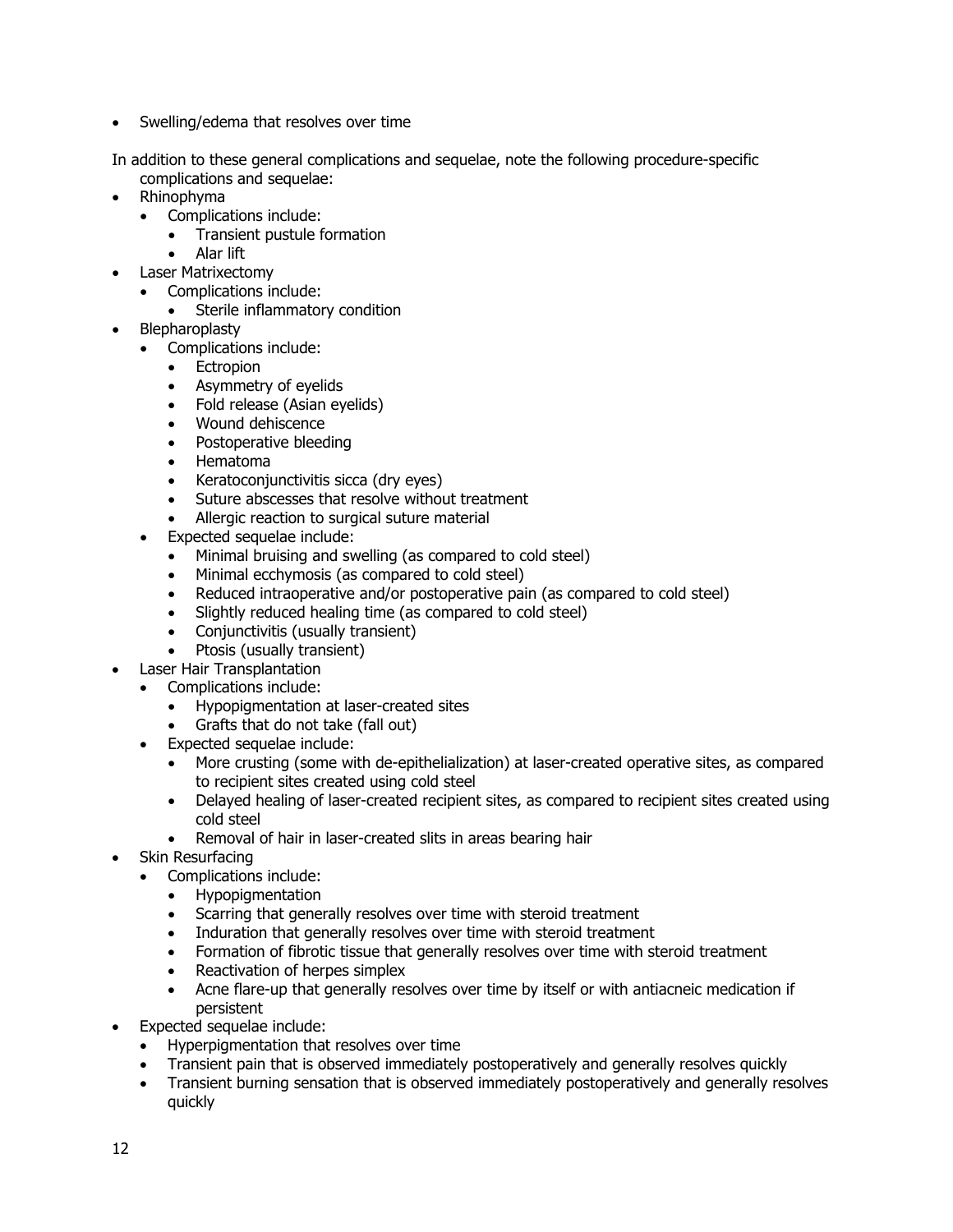- Crusting that is observed immediately postoperatively through 2 weeks postoperatively
- Itching that generally resolves within the first 2 weeks postoperatively
- Textural change that is generally observed between 2 and 12 weeks postoperatively and resolves over time
- Sensation of tightness that resolves over time
- Formation of milia that resolves over time
- Contact irritant dermatitis to postoperative topical agents (primarily antibiotics)
- Postauricular skin slough/loss

#### Podiatry Adverse Events/Complications:

- **Infection**
- Ulceration of tissue
- Laser matrixectomy complications may also include:
	- Sterile inflammatory condition

#### ENT Adverse Events/Complications and Expected Sequelae

- General ENT complications include:
	- Excessive bleeding
	- Infection
	- Edema
	- Hearing loss
- Zenker's Diverticulum
	- Transient soft tissue emphysema
	- **Mediastinitis**
- Tonsil Ablation/Tonsillotomy
	- Transient dysphagia
	- Mucosa lesions
- **Cordotomy** 
	- Formation of granuloma
- Turbinate Reduction/Ablation
- Transient nasal obstruction associated with postoperative edema and limited nasal crusts
- LAUP
	- Excessive bleeding
	- Infection
	- Edema
	- Rhinophonia
	- Nasopharyngeal stenosis
	- Velopharyngeal incompetence
	- Myringotomy/Tympanostomy
	- Scarring
	- Transient otorrhea
	- Infection
	- Recurrence of otitis media

#### Gynecology and GYN Laparoscopy Adverse Events/Complications

- Gynecology and laparoscopic surgery complications include:
- Excessive bleeding
- Infection
- Excessive thermal injury or vaporization of tissue
- Gas embolism
- Subcutaneous emphysema